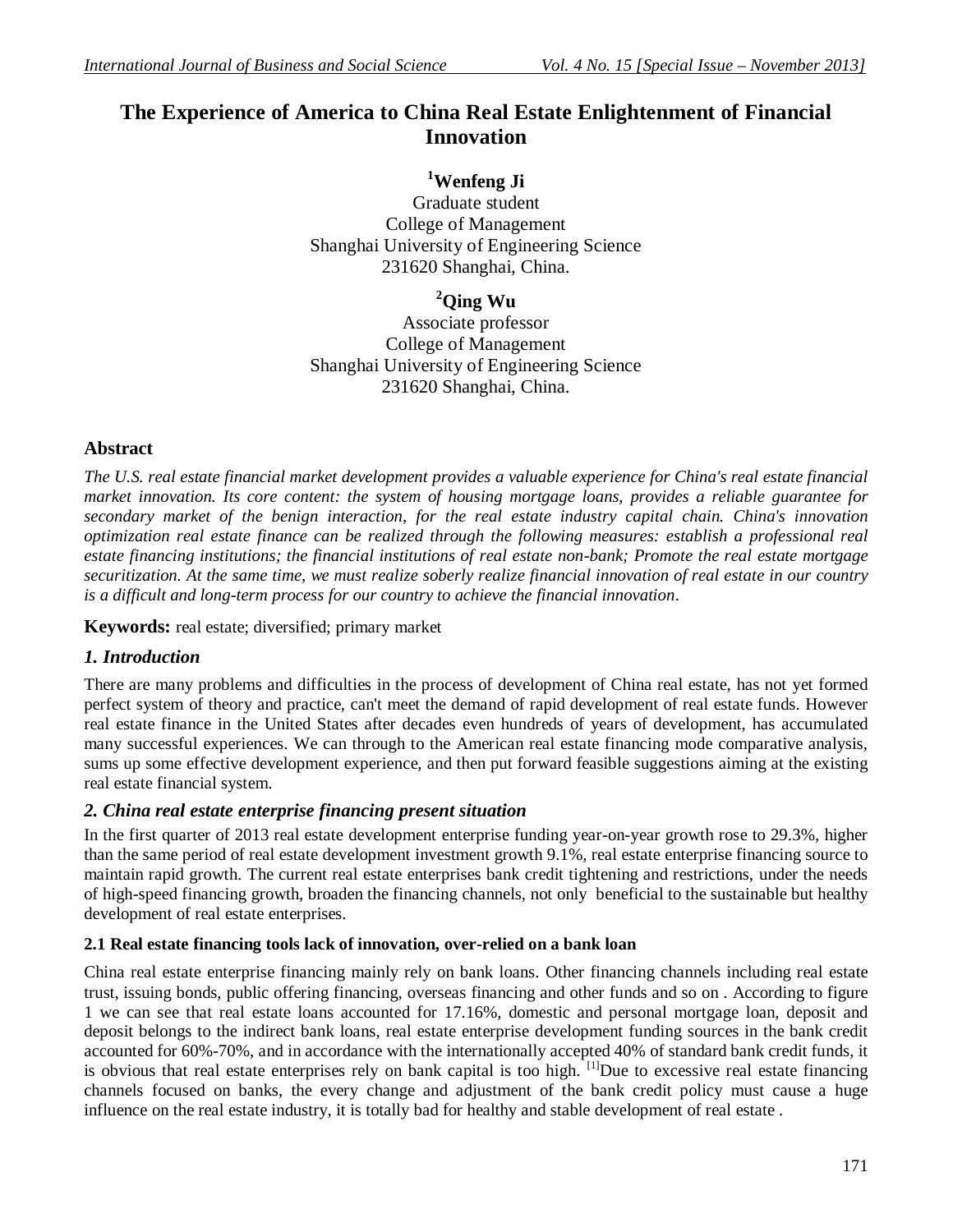

**Figure 1: To July 2012 in real estate development enterprise financing source distribution**

#### **2.2 The proportion of equity financing is higher, the bond financing is less**

According to "the theory of the optimal sequence financing theory", the enterprise follow the internal financing, debt financing and equity financing order to choosing financing, corporate finance generally. <sup>[2]</sup>New optimal sequence financing theory to encourage business operators to use capital and retained earnings financing instead of equity financing, expand its capital strength . However, the real estate enterprises in our country did not follow this theory during financing. As China's bond market is not sound, common equity financing preference of listed companies of real estate in our country.

#### **2.3 The relevant laws and regulations is not sound, not perfect**

As for in the field of real estate in China relevant laws and regulations is not sound and perfect. So it is very complicated to operate, and in this area did not form a complete set of effective legal system, lead to the real estate industry lack of a stable and standardized financing market. <sup>[3]</sup>For example, China's relevant laws on the securitization of real estate investment funds and the financing way are very scarce, so caused no statutes to apply for financial innovation .

# *3. The U.S. real estate financing pattern analysis*

Real estate finance development market in the United States has the world's most developed and perfect system, the most plentiful product countries. The United States is a capital market financing, financing of real estate market financing subject, diversified financing tools, perfect system of housing mortgage loans made real estate enterprises to raise funds quickly in a short time when in need of money.

## **3.1 Mature and perfect system of housing mortgage loans in the United States**

## **3.1.1 The primary market real estate financing**

From the point of the primary market, American real estate industry has a wealth of funding sources and perfect operation mechanism. [4]The primary market is a direct lending markets, constituted by the savings and loan associations, commercial banks, such as life insurance companies, mortgage banks constitute and so on . Savings credit association (S&L) is a professional real estate financial institutions government support and supervision to absorb deposits and issue mortgage with characteristics of mutual cooperation. Commercial bank mainly distributed to consumer housing credit. According to statistics, across the United States about 1500 housing mortgage loan of commercial banks accounts for about 20% of the national, second only to save the credit association. Offering loans to real estate companies in the life insurance company, use it as a form of investment, so as to adapt to changes in economic conditions, in order to adjust the value of the holdings of securities. Mortgage bank mainly through commercial paper and short-term loans to capital in a better way , to distributed on the primary market of housing mortgage loan after receive money, the loan at the same time of creditor's rights after processing through the secondary market to sell again, mortgage bank only reserves the right of operate a loan.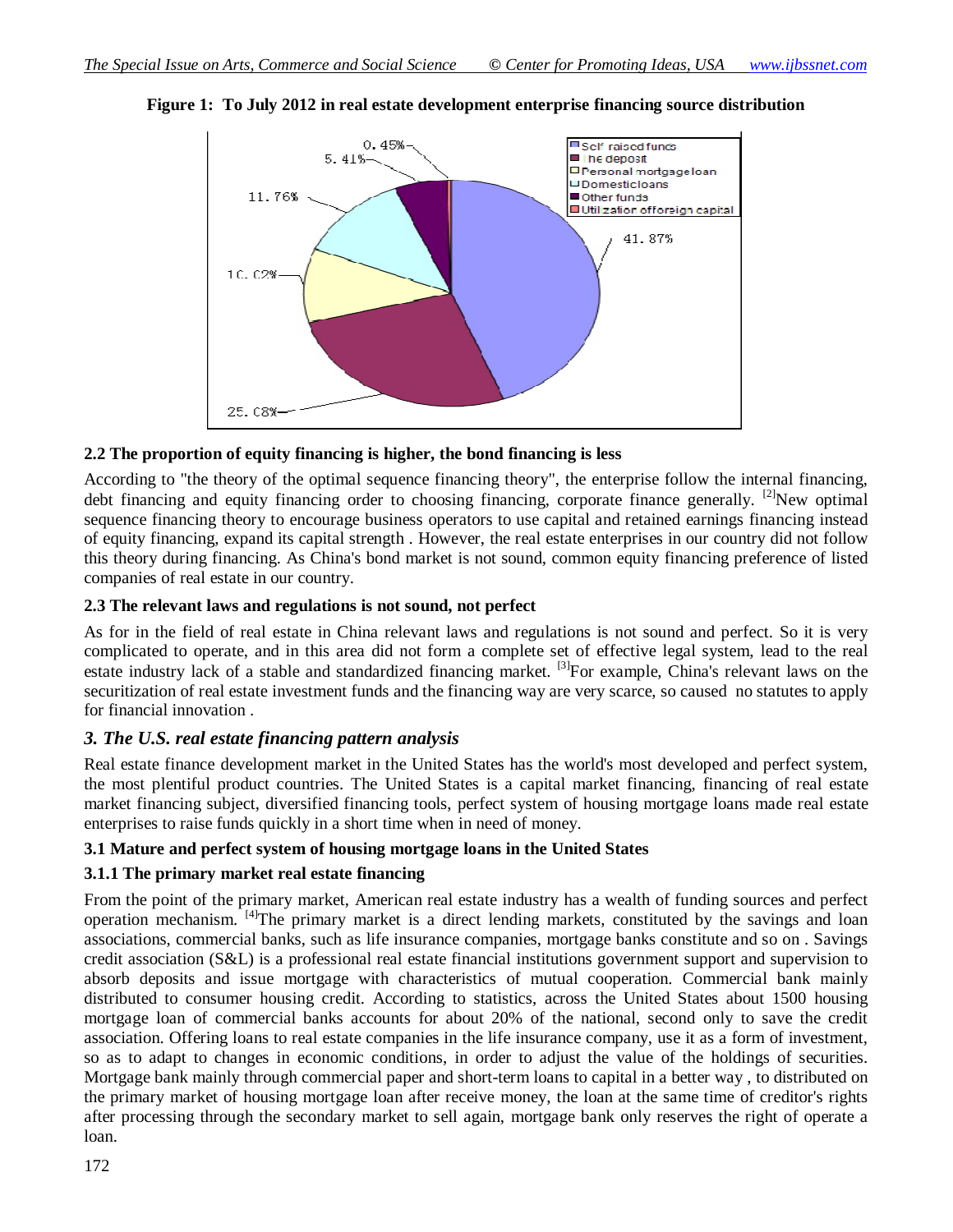## **3.1.2 The real estate financing in the secondary market**

<sup>[5]</sup>Mature real estate financial markets need not only has a certain scale of the primary market, secondary market also requires a sophisticated securitization as a support . The secondary market is a place to sell mortgage market, mainly constituted by the mortgage insurance agencies and institutions engaged in the secondary mortgage market. Now, the United States in the secondary market is mainly monopolized the three institutions monopoly: the government national mortgage association (Ginnie Mae), the federal home loan mortgage company Freddie Mac, the federal national mortgage association (Fannie Mac). The main function of secondary market is to provide a mortgage issuer using funds compensation mechanism. The mechanism works on a long-term stable source of funds in the primary market. Because the real estate market and capital market is closely linked, real estate rely on long-term loan. Once lack of credit funds in the primary market long-term would cause tightening of funds, funds rate rise, lead to rising borrowing costs at the same time, the rising cost of borrowing for real estate enterprises at the same time. Issuing bank will have mortgage of property creditor's rights to the secondary market trading institutions, which in the secondary market will packaged property creditor's rights, into the financial markets, namely mortgage backed securitization, absorbing funds from financial markets to after the issue to mortgage bank.





## **3.2 Analysis the causes of the successful system of housing mortgage loan**

#### **3.2.1 To perfect the mechanism of risk aversion**

Perfecting the mechanism of risk aversion plays an important role of housing mortgage loan market of continuous development and improvement. <sup>[6]</sup>Financial institutions through adopt of two main aspects of the measures to avoid the happening of the risk: unified loan evaluation process, in the United States financial institutions in the long term development of the formation of a unified loan evaluation procedures to guard against and dissolve the risk; perfect mortgage guarantee mechanism.

#### **3.2.2 The diversification of financing**

U.S. real estate financing main body has the characteristics of diversity, different financing subject provides various financing tools, expand the financing channels.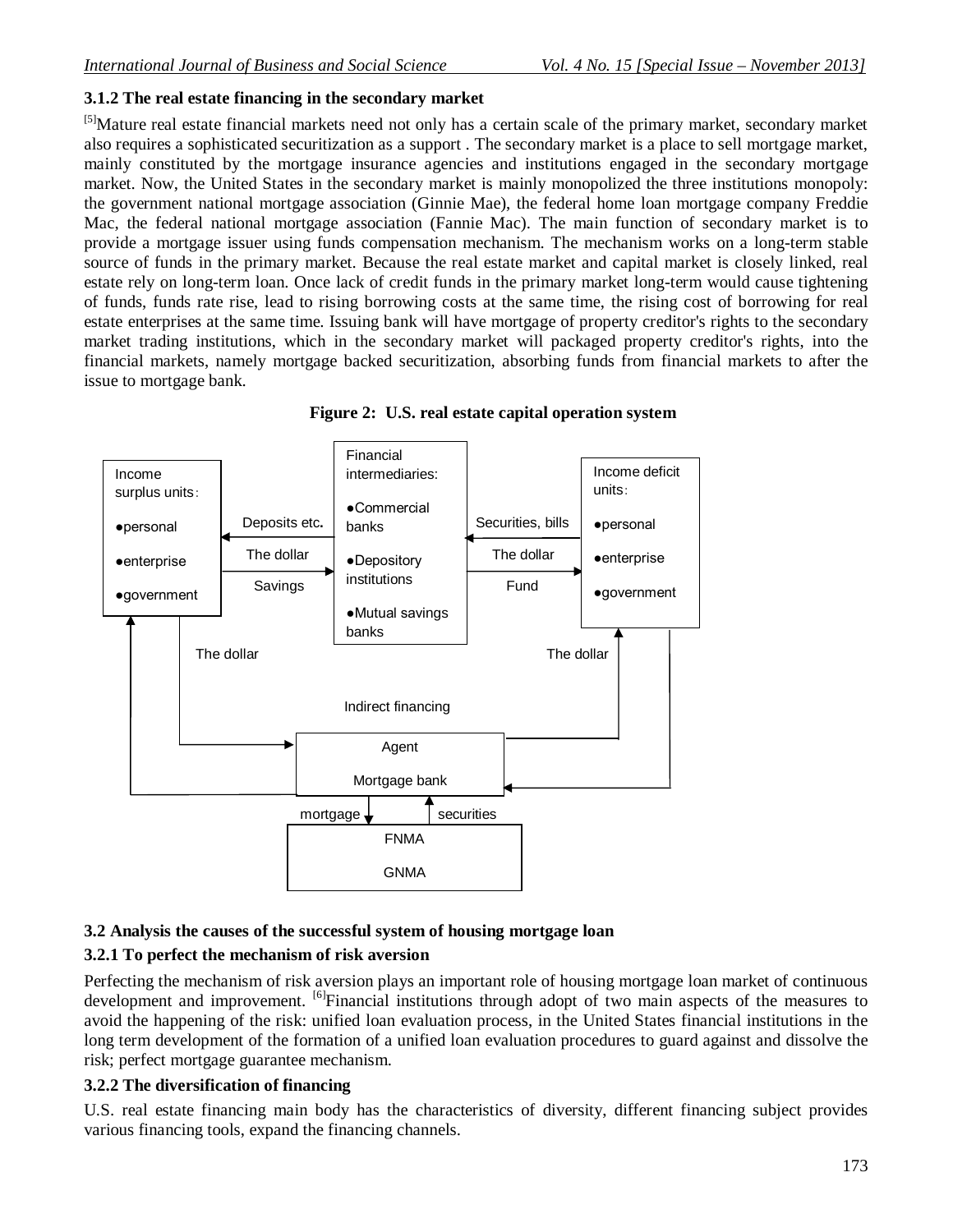American finance main body mainly include commercial banks, savings and loan institutions and private investors, bond market and credit company, etc. Diversified financing main body provides a sound financing, sustained and healthy development plays a key role in the development of real estate enterprises to obtain capital.

#### **3.2.3 The perfect financing tool**

There are many financing ways, the U.S. real estate financing played an important role in avoid financing risk of real estate enterprises. America's real estate financing tools are mainly have housing mortgage loan, mezzanine loans, housing mortgage loan securitization, housing mortgage insurance, and real estate investment trusts, etc. Perfect the financing tools can make the real estate enterprises raise funds for housing in a short time, diversify financing tools and disperse the financial risk.

### *4. The successful experience of American real estate financing enlightenment to our country*

On the basis of successful experience for reference in combination with the actual situation of our country , reasonable arrangement and financial innovation, to explore suitable for China's national conditions of real estate finance development path, set up a actually new system of our country's real estate finance. The successful experience of the United States to China's real estate financing mode innovation has the following enlightenment.

#### **4.1 Set up a professional real estate financing**

Government support for the professionalism of the real estate financing institution is necessary, the development of the real estate industry should let the market play a bigger role, but the government can through the real estate regulation policy and the establishment of professional finance institutions to participate in the real estate industry. For example, we can draw lessons from America's savings and loan association, China should establish specialized real estate financing institutions as soon as possible.

#### **4.2 The development of real estate non-bank financial institutions**

In the development history of the U.S. real estate finance, real estate financing in non-bank financial institutions have been in an important position, and in promoting the development of the real estate industry and make it become the pillar industry of national economy play an irreplaceable role. <sup>[7]</sup>We can learn from the experience of the United States, which develop the non-bank finance institution, mutual savings Banks to perfecting the system and arrange the development of non-bank financial institutions on the basis of tilt,also actively guide financial services timely by fiscal subsidies.

#### **4.3 To promote real estate mortgage securitization**

Mature real estate financing market requires not only a certain size of the primary market, but also a secondary market in need of a developed as support. At present, China real estate financing primary market begun to take shape, but the secondary market is still in the bud. China should develop the diversified real estate finance market, with a variety of financial instruments in the secondary market for real estate finance, to spread the bank credit risk, perfecting real estate financing system. America's housing finance system has realized the effective combination of secondary market.

#### **4.4 Improve the credit rating system**

Independent, rigorous and objective credit rating system can maximize the protection of bond market participants in the interests of the parties to the development of corporate bond market has a huge role in promoting.  $[8]$ Specifically, the rating agencies should be established by an independent and impartial third party, rather than the relevant government departments, establish the evolution of market competition mechanism, to ensure the fairness of the rating agencies; the duty of government regulators is to monitor the rating agencies, the market will decide the survival and development of the rating agencies. Finally through constant practice to establish a scientific credit rating index system.

#### *5. Conclusions*

Real estate development process of each country are based on its own economic development level and the national system, so our country at the time of draw lessons from international experience should learn the essence, and combining with the condition of our country, avoid blind imitation.